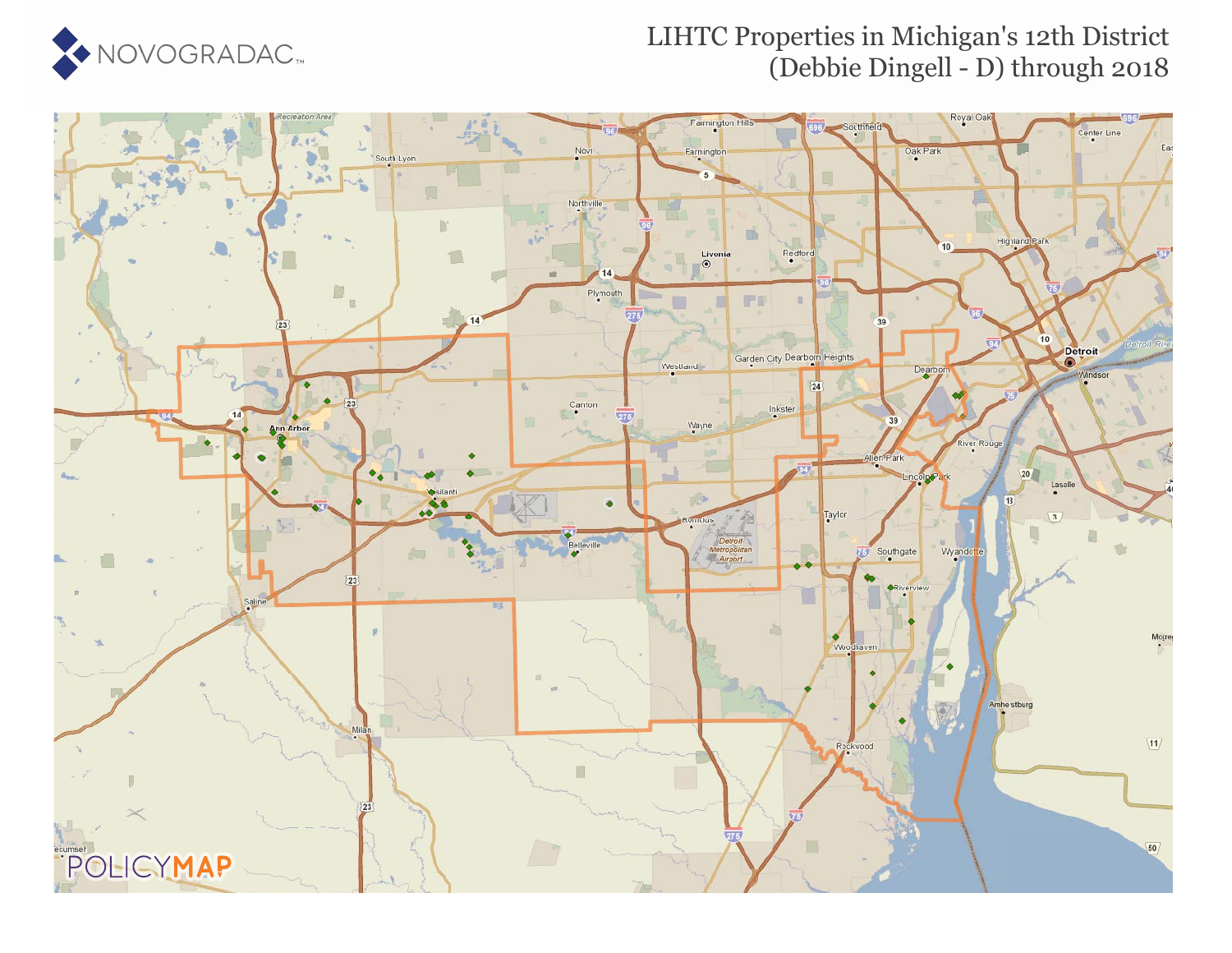| <b>Project Name</b>                                      | <b>Address</b>                                                                                       | <b>City</b>      | <b>State</b>           | <b>Zip Code</b> | Nonprofit<br><b>Sponsor</b> | <b>Allocation</b><br><b>Year</b> | <b>Annual</b><br><b>Allocated</b><br><b>Amount</b> | <b>Year Placed</b><br>in Service | <b>Construction Type</b>  | <b>Total</b><br><b>Units</b> | Low<br><b>Income</b><br><b>Units</b> | <b>Rent or</b><br><b>Income</b><br><b>Ceiling</b> | <b>Credit</b><br>Percentage                 | Tax-<br><b>Exempt</b><br><b>Bond</b> | <b>HUD Multi-</b><br>Family<br><b>Financing/Rental</b><br><b>Assistance</b> |
|----------------------------------------------------------|------------------------------------------------------------------------------------------------------|------------------|------------------------|-----------------|-----------------------------|----------------------------------|----------------------------------------------------|----------------------------------|---------------------------|------------------------------|--------------------------------------|---------------------------------------------------|---------------------------------------------|--------------------------------------|-----------------------------------------------------------------------------|
| PHOENIX PLACE APTS<br>(YPSILANTI)                        | 184 S<br>WASHINGTON YPSILANTI<br><b>ST</b>                                                           |                  | MI                     | 48197           | No                          | 1995                             | \$0                                                | 1996                             | Acquisition and Rehab 8   |                              | $8\phantom{1}$                       |                                                   | $70\,\%$ present $\,$ No value              |                                      |                                                                             |
| COURTHOUSE SQUARE $^{100\, \rm S} _{\rm AVE}$            |                                                                                                      | <b>ANN ARBOR</b> | $\mathbf{M}\mathbf{I}$ | 48104           | No                          | 1995                             | \$0                                                | 1997                             | Acquisition and Rehab 116 |                              | 115                                  |                                                   | $70\,\%$ present $\,$ No value              |                                      |                                                                             |
| ARBOR POINTE APTS                                        | <b>2020 ARBOR</b><br>$CIRE$                                                                          | YPSILANTI        | MI                     | 48197           | $\mathbf{N}\mathbf{o}$      | 1995                             | \$0                                                | 1998                             | New Construction          | 216                          | 215                                  |                                                   | $70\,\%$ present $\,$ No value              |                                      |                                                                             |
| <b>LAKESTONE APTS</b>                                    | 4275 EYRIE DR ANN ARBOR                                                                              |                  | $\mathbf{M}$ I         | 48103           | $\mathbf{N}\mathbf{o}$      | 1996                             | $\$0$                                              | 1998                             | New Construction          | 144                          | 144                                  |                                                   | $70\,\%$ present $\,$ No value              |                                      |                                                                             |
| <b>MARSH CREEK</b><br><b>VILLAGE</b>                     | <b>25010 MARSH</b><br><b>CREEK BLVD</b>                                                              | <b>WOODHAVEN</b> | MI                     | 48183           | No                          | 1995                             | \$0                                                | 1998                             | New Construction          | 144                          | 144                                  |                                                   | $70\,\%$ present $\,$ No value              |                                      |                                                                             |
| <b>ARBORDALE</b><br><b>REHABILITATION</b><br><b>APTS</b> | 1010<br>${\large\bf ARBORDALE}\ {\large\bf ST} {\large\bf \quad} {\large\bf ANN}\ {\large\bf ARBOR}$ |                  | $\mathbf{M}$ I         | 48103           | $\mathbf{N}\mathbf{o}$      | 1998                             | \$0                                                | 1999                             | Acquisition and Rehab 39  |                              | 39                                   |                                                   | <b>Both 30%</b><br>and 70%<br>present value | No                                   |                                                                             |
| CARRIAGE PARK APTS                                       | 1115 S HARRIS<br>RD                                                                                  | YPSILANTI        | $\mathbf{M}$           | 48198           | $\mathbf{N}\mathbf{o}$      | 1997                             | \$0                                                | 1999                             | Acquisition and Rehab 97  |                              | 97                                   |                                                   | $70\,\%$ present $\,$ No value              |                                      |                                                                             |
| LIBERTY GRAND APTS                                       | 1100 RABBIT<br>RUN CIR                                                                               | <b>ANN ARBOR</b> | MI                     | 48103           | $\mathbf{N}\mathbf{o}$      | 1997                             | \$0                                                | 1999                             | <b>New Construction</b>   | 144                          | 143                                  |                                                   | $70\,\%$ present $\,$ No value              |                                      |                                                                             |
| HURON HEIGHTS APTS $^{669}_{\rm DR}$ WOBURN              |                                                                                                      | YPSILANTI        | MI                     | 48198           | No                          | 1997                             | \$0                                                | 1999                             | <b>New Construction</b>   | 120                          | 120                                  |                                                   | $70\,\%$ present $\,$ No value              |                                      |                                                                             |
| HURON RIDGE APTS                                         | 1446 CONCORD YPSILANTI<br>DR                                                                         |                  | $\mathbf{M}$ I         | 48198           | $\mathbf{N}\mathbf{o}$      | 1998                             | \$0                                                | 1999                             | <b>New Construction</b>   | 144                          | 143                                  |                                                   | $70\,\%$ present $\,$ No value              |                                      |                                                                             |
| <b>MEADOWS OF</b><br><b>SOUTHGATE PHASE II</b>           | 16201 ALLEN RD SOUTHGATE                                                                             |                  | MI                     | 48195           | No                          | 1996                             | \$0                                                | 1999                             | <b>New Construction</b>   | 116                          | 116                                  |                                                   | $70\,\%$ present $\,$ No value              |                                      |                                                                             |
| PARKHURST APTS                                           | 1500 PAULINE<br><b>BLVD</b>                                                                          | <b>ANN ARBOR</b> | $\mathbf{M}\mathbf{I}$ | 48103           | $\rm\, No$                  | 1997                             | $\$0$                                              | 1999                             | Acquisition and Rehab 48  |                              | 48                                   |                                                   | Both $30\%$<br>and $70\%$<br>present value  | No                                   |                                                                             |
| <b>AMERICAN HOUSE</b><br><b>RIVERVIEW</b>                | 20320 FT ST                                                                                          | <b>RIVERVIEW</b> | $\mathbf{M}\mathbf{I}$ |                 | $\mathbf {No}$              | 1998                             | \$0                                                | 1999                             | <b>New Construction</b>   | 149                          | 61                                   |                                                   | $30\,\%$ present $\,$ Yes value             |                                      |                                                                             |

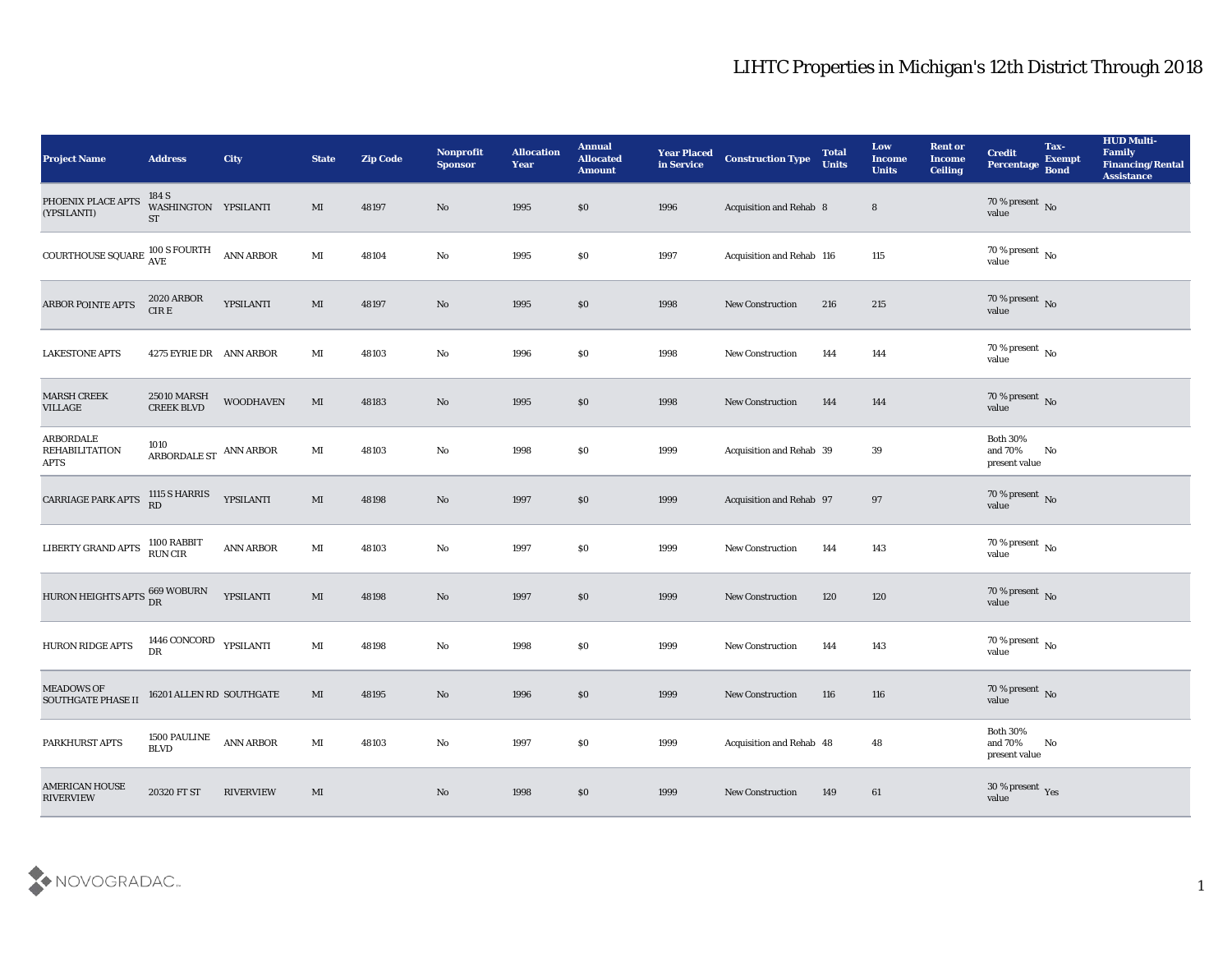| <b>Project Name</b>                        | <b>Address</b>                            | <b>City</b>                | <b>State</b>           | <b>Zip Code</b> | Nonprofit<br><b>Sponsor</b> | <b>Allocation</b><br><b>Year</b> | <b>Annual</b><br><b>Allocated</b><br><b>Amount</b> | <b>Year Placed</b><br>in Service | <b>Construction Type</b>  | <b>Total</b><br><b>Units</b> | Low<br><b>Income</b><br><b>Units</b> | <b>Rent or</b><br><b>Income</b><br><b>Ceiling</b> | <b>Credit</b><br>Percentage Bond            | Tax-<br><b>Exempt</b> | <b>HUD Multi-</b><br>Family<br><b>Financing/Rental</b><br><b>Assistance</b> |
|--------------------------------------------|-------------------------------------------|----------------------------|------------------------|-----------------|-----------------------------|----------------------------------|----------------------------------------------------|----------------------------------|---------------------------|------------------------------|--------------------------------------|---------------------------------------------------|---------------------------------------------|-----------------------|-----------------------------------------------------------------------------|
| SILVER CREEK APTS                          | 25617 VALLEY<br><b>CREEK DR</b>           | <b>FLAT ROCK</b>           | MI                     | 48134           | No                          | 1997                             | \$0                                                | 1999                             | New Construction          | 112                          | 112                                  |                                                   | 70 % present No<br>value                    |                       |                                                                             |
| VICTORIA SQUARE                            | $\operatorname{AVE}$                      | 1320 ELECTRIC LINCOLN PARK | M                      | 48146           | No                          | 1998                             | \$0                                                | 1999                             | <b>New Construction</b>   | 86                           | 85                                   |                                                   | $70\,\%$ present $\,$ No $\,$ value         |                       |                                                                             |
| WOODCHASE CLUB<br>APTS                     | 1015 RABBIT<br>RUN CIR                    | <b>ANN ARBOR</b>           | $\mathbf{M}$           | 48103           | $\rm\thinspace No$          | 1996                             | \$0                                                | 1999                             | <b>New Construction</b>   | 144                          | 143                                  |                                                   | $70\,\%$ present $\,$ No value              |                       |                                                                             |
| <b>CROSS STREET</b><br><b>VILLAGE</b>      | 210 W CROSS ST YPSILANTI                  |                            | MI                     | 48197           | No                          | 1998                             | \$0                                                | 2000                             | Acquisition and Rehab 99  |                              | 99                                   |                                                   | $70\,\%$ present $\,$ No value              |                       |                                                                             |
| <b>FERNEY GARDENS</b>                      | 1200 FERNEY ST DEARBORN                   |                            | MI                     | 48120           | $\rm\thinspace No$          | 1999                             | \$0                                                | 2000                             | <b>New Construction</b>   | 11                           | 11                                   |                                                   | $70\,\%$ present $\,$ No value              |                       |                                                                             |
| <b>LAPEER GARDENS</b>                      | 2880 AMAZON<br><b>ST</b>                  | <b>DEARBORN</b>            | MI                     | 48120           | No                          | 2000                             | \$0                                                | 2000                             | <b>New Construction</b>   | 11                           | 11                                   |                                                   | $70\,\%$ present $\,$ No value              |                       |                                                                             |
| <b>DANBURY PARK</b><br>MANOR               | 9412<br><b>MACARTHUR</b><br><b>BLVD</b>   | YPSILANTI                  | MI                     | 48198           | No                          | 2004                             | \$0                                                | 2002                             | Acquisition and Rehab 151 |                              | 150                                  |                                                   | $30\,\%$ present $\,$ Yes value             |                       |                                                                             |
| <b>ISLAND WOODS</b><br><b>SENIOR APTS</b>  | 8800 MACOMB<br><b>ST</b>                  | <b>GROSSE ILE</b>          | MI                     | 48138           | No                          | 2004                             | \$0                                                | 2002                             | New Construction          | 50                           | 25                                   |                                                   | $30\,\%$ present $\,$ Yes value             |                       |                                                                             |
| LEXINGTON CLUB OF<br>ANN ARBOR             | $2224$ GOLFSIDE $\,$ YPSILANTI<br>RD      |                            | MI                     | 48197           | $\mathbf{N}\mathbf{o}$      | 2002                             | \$0                                                | 2002                             | New Construction          | 150                          | 94                                   |                                                   | $30\,\%$ present $\,$ Yes value             |                       |                                                                             |
| <b>SALINA GARDENS</b>                      | 2946 SALINA ST DEARBORN                   |                            | MI                     | 48120           | No                          | 2001                             | \$0                                                | 2002                             | <b>New Construction</b>   | 11                           | 11                                   |                                                   | $70\,\%$ present $\,$ No value              |                       |                                                                             |
| <b>RIVERGREEN APTS</b>                     | 17133<br><b>RIVERGREEN</b><br><b>BLVD</b> | <b>RIVERVIEW</b>           | MI                     | 48193           | No                          | 2002                             | \$0                                                | 2003                             | Acquisition and Rehab 80  |                              | 80                                   |                                                   | <b>Both 30%</b><br>and 70%<br>present value | No                    |                                                                             |
| <b>AMERICAN HOUSE</b><br><b>BROWNSTOWN</b> | 21400 DIX<br>TOLEDO HWY TOWNSHIP          | <b>BROWNSTOWN</b>          | $\mathbf{M}\mathbf{I}$ | 48183           | $\rm\thinspace No$          | 2005                             | $\$0$                                              | 2004                             | New Construction          | 150                          | 150                                  |                                                   | $30\,\%$ present $\,$ Yes value             |                       |                                                                             |
| THE OAKS OF<br>YPSILANTI                   | 9220<br>CHARLOTTE CT                      | YPSILANTI                  | MI                     | 48197           | $\rm\, No$                  | 2002                             | \$0                                                | 2004                             | New Construction          | 11                           | 11                                   |                                                   | $70\,\%$ present $\,$ No value              |                       |                                                                             |

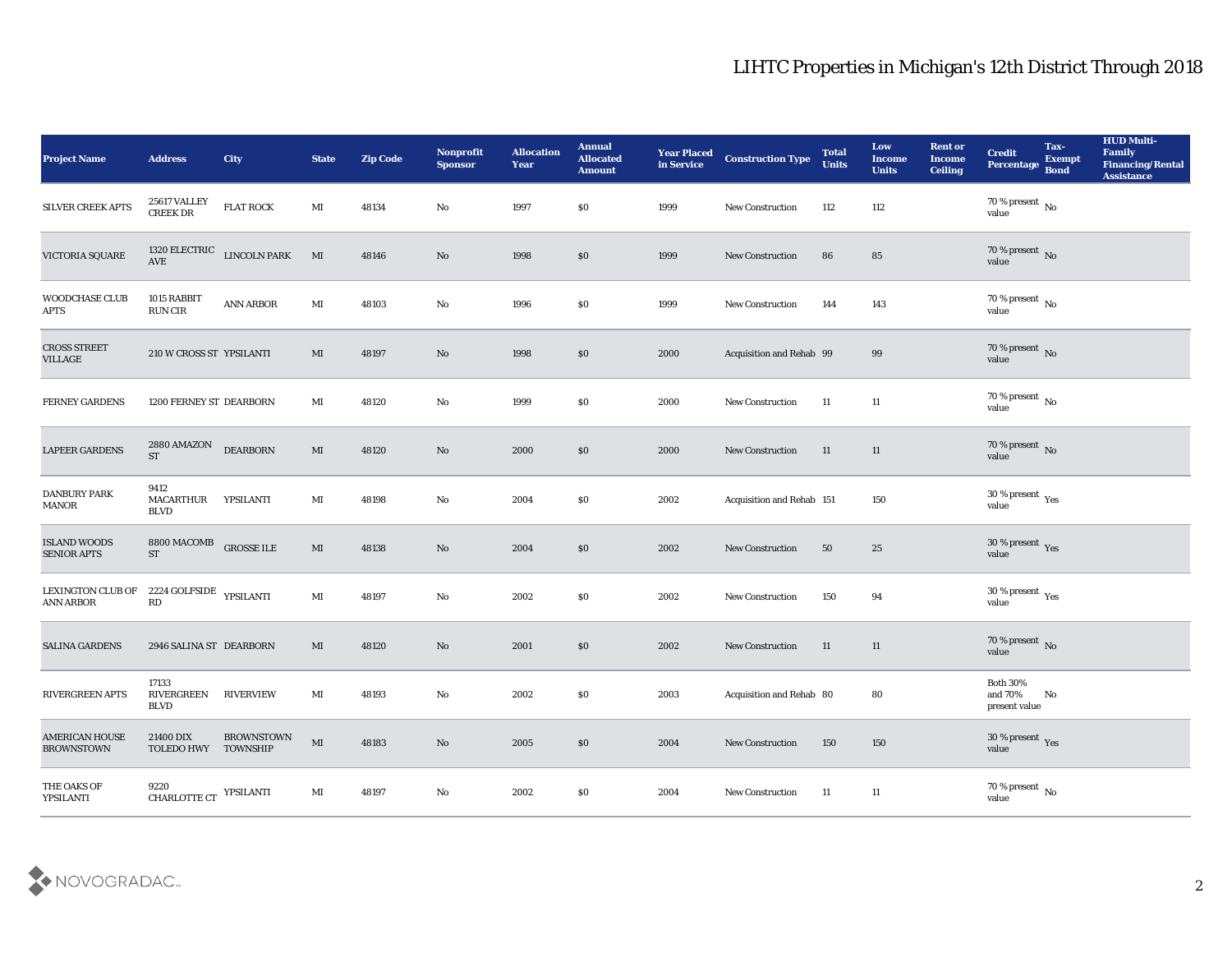| <b>Project Name</b>                               | <b>Address</b>                                | <b>City</b>                   | <b>State</b>           | <b>Zip Code</b> | Nonprofit<br><b>Sponsor</b> | <b>Allocation</b><br><b>Year</b>             | <b>Annual</b><br><b>Allocated</b><br><b>Amount</b> | <b>Year Placed</b><br>in Service | <b>Construction Type</b>         | <b>Total</b><br><b>Units</b> | Low<br><b>Income</b><br><b>Units</b> | <b>Rent or</b><br><b>Income</b><br><b>Ceiling</b> | <b>Credit</b><br>Percentage                 | Tax-<br><b>Exempt</b><br><b>Bond</b> | <b>HUD Multi-</b><br>Family<br><b>Financing/Rental</b><br><b>Assistance</b> |
|---------------------------------------------------|-----------------------------------------------|-------------------------------|------------------------|-----------------|-----------------------------|----------------------------------------------|----------------------------------------------------|----------------------------------|----------------------------------|------------------------------|--------------------------------------|---------------------------------------------------|---------------------------------------------|--------------------------------------|-----------------------------------------------------------------------------|
| <b>CARPENTER PLACE</b><br><b>APTS</b>             | 3400<br>CARPENTER RD YPSILANTI                |                               | MI                     | 48197           | No                          | 2006                                         | \$256,792                                          | 2005                             | Acquisition and Rehab 151        |                              | 151                                  | 60% AMGI                                          | <b>Both 30%</b><br>and 70%<br>present value | Yes                                  |                                                                             |
| <b>CARROT WAY APTS</b>                            | 1731 DHU<br><b>VARREN RD</b>                  | ANN ARBOR                     | MI                     | 48105           | Yes                         | 2003                                         | \$0                                                | 2005                             | <b>New Construction</b>          | 30                           | 30                                   |                                                   | 70 % present $\,$ No $\,$<br>value          |                                      |                                                                             |
| THE OAKS OF GOLDEN 9866<br><b>POND</b>            | <b>CHARLOTTE CT</b>                           | YPSILANTI                     | MI                     | 48197           | No                          | 2004                                         | $\boldsymbol{\mathsf{S}}\boldsymbol{\mathsf{O}}$   | 2005                             | New Construction                 | 12                           | 12                                   |                                                   | $70\,\%$ present $\,$ No value              |                                      |                                                                             |
| <b>COMMONS OF THE</b><br><b>VILLAGE OF TAYLOR</b> | 26121 EUREKA<br>RD                            | <b>TAYLOR</b>                 | $\mathbf{M}$ I         | 48180           | $\rm\thinspace No$          | 2007                                         | \$589,075                                          | 2005                             | <b>New Construction</b>          | 134                          | 134                                  | 60% AMGI                                          | $30\,\%$ present $\,$ Yes value             |                                      |                                                                             |
| THE OAKS OF ANN<br>ARBOR                          | $3045$ VALENCIA $\,$ ANN ARBOR<br>${\rm CIR}$ |                               | MI                     | 48108           | No                          | 2004                                         | \$202,832                                          | 2006                             | <b>New Construction</b>          | 12                           | 12                                   | 60% AMGI                                          | $70$ % present $_{\rm{No}}$ $_{\rm{value}}$ |                                      |                                                                             |
| PRESTON POINTE @<br><b>BROWNSTOWN</b>             | 27825<br><b>BURNHAM</b><br><b>BLVD</b>        | <b>BROWNSTOWN</b><br>TOWNSHIP | $\mathbf{M}\mathbf{I}$ | 48183           | No                          | 2007                                         | \$410,573                                          | 2006                             | <b>New Construction</b>          | 144                          | 129                                  | 60% AMGI                                          | $30\,\%$ present $\,$ Yes value             |                                      |                                                                             |
| <b>CHIDESTER PLACE</b>                            | 330 CHIDESTER YPSILANTI<br><b>ST</b>          |                               | MI                     | 48197           | No                          | 2005                                         | \$566,749                                          | 2007                             | Acquisition and Rehab 151        |                              | 151                                  |                                                   | 60% AMGI 70 % present No                    |                                      |                                                                             |
| <b>VILLAGE PARK APTS</b><br>(DEARBORN)            | 9917 LIBERTY<br><b>CT</b>                     | <b>DEARBORN</b>               | MI                     | 48120           |                             | 2008                                         | \$521,257                                          | 2008                             | <b>Acquisition and Rehab 152</b> |                              | 150                                  | 60% AMGI                                          | $30\,\%$ present $\,$ Yes value             |                                      |                                                                             |
| PEAR STREET APTS                                  | <b>1440 PEAR ST</b>                           | <b>ANN ARBOR</b>              | MI                     | 48105           | No                          | 2008                                         | \$127,543                                          | 2009                             | Acquisition and Rehab 20         |                              | 20                                   | 50% AMGI                                          | $70\,\%$ present $\,$ No value              |                                      |                                                                             |
| WINDSONG                                          | 3001 VALENCIA $\;$ ANN ARBOR<br>CIR           |                               | $\mathbf{M}$ I         | 48108           | No                          | 2012                                         | \$220,302                                          | 2011                             | <b>New Construction</b>          | 32                           | 31                                   | 60% AMGI                                          | $30\,\%$ present $\,$ Yes value             |                                      |                                                                             |
| <b>DEACONESS TOWER</b>                            | 16400 DIX<br><b>TOLEDO RD</b>                 | <b>SOUTHGATE</b>              | MI                     | 48195           |                             | Insufficient<br>Data                         | $\$0$                                              | Insufficient<br>Data             | Not Indicated                    | 150                          | $\bf{0}$                             |                                                   | Not<br>Indicated                            |                                      |                                                                             |
| VILLAGE OF<br><b>GIBRALTAR MANOR</b>              | 14486 MIDDLE<br>GIBRALTAR RD                  | ROCKWOOD                      | $\mathbf{M}$ I         | 48173           |                             | $\label{eq:invariant} In sufficient$<br>Data | $\$0$                                              | Insufficient<br>Data             | Not Indicated                    | 24                           | $\bf{0}$                             |                                                   | $\mathbf{Not}$<br>Indicated                 |                                      |                                                                             |
| <b>RIVERSIDE MANOR</b>                            | 159 S GROVE ST YPSILANTI                      |                               | MI                     | 48198           |                             | 1989                                         | $\$0$                                              | 1989                             | Acquisition and Rehab 153        |                              | 33                                   |                                                   | Not<br>Indicated                            | Yes                                  |                                                                             |

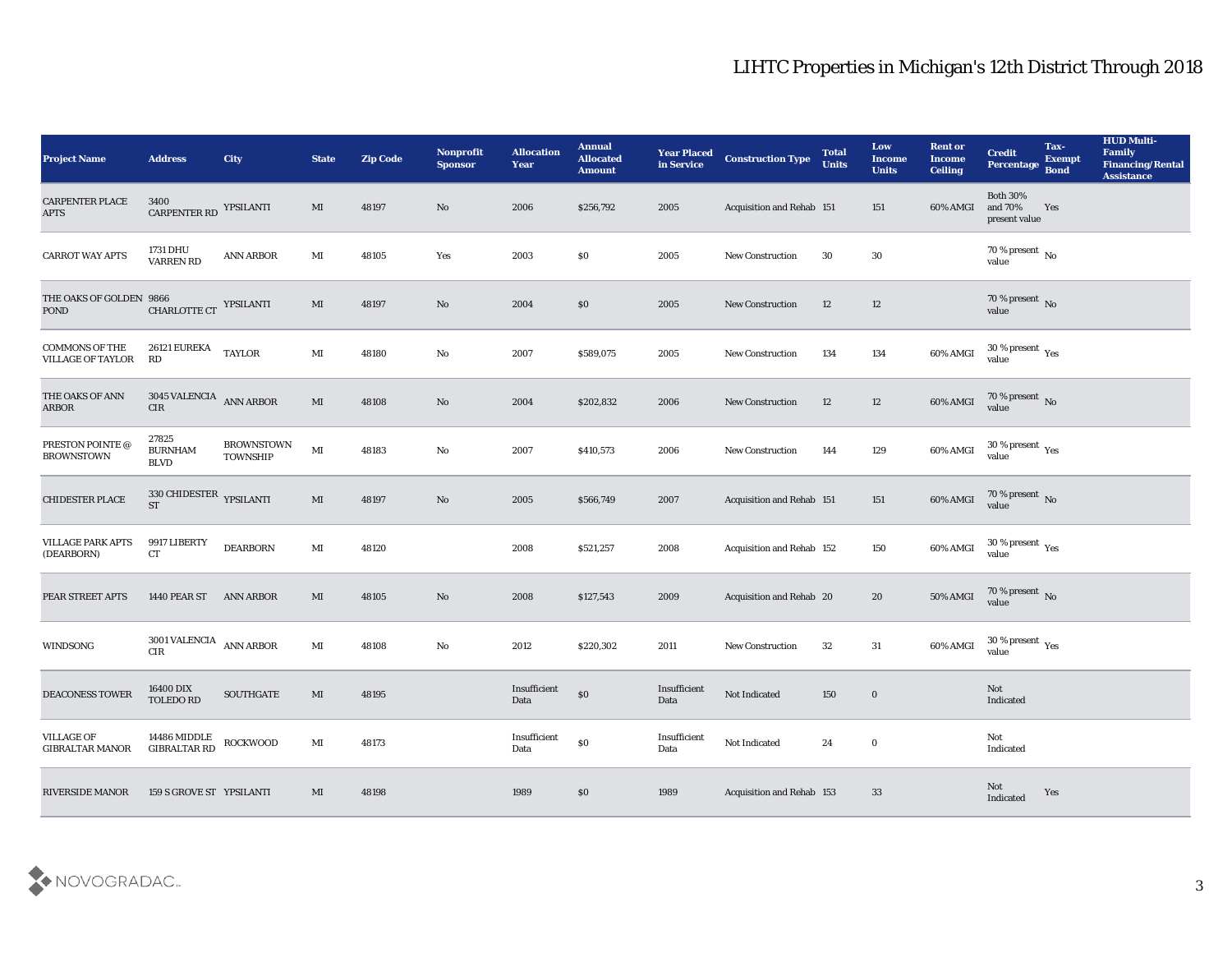| <b>Project Name</b>                                                                          | <b>Address</b>                        | <b>City</b>                          | <b>State</b>   | <b>Zip Code</b> | Nonprofit<br><b>Sponsor</b> | <b>Allocation</b><br>Year | <b>Annual</b><br><b>Allocated</b><br><b>Amount</b> | <b>Year Placed</b><br>in Service | <b>Construction Type</b>                     | <b>Total</b><br><b>Units</b> | Low<br><b>Income</b><br><b>Units</b> | <b>Rent or</b><br><b>Income</b><br><b>Ceiling</b> | <b>Credit</b><br>Percentage Bond            | Tax-<br><b>Exempt</b> | <b>HUD Multi-</b><br>Family<br><b>Financing/Rental</b><br><b>Assistance</b> |
|----------------------------------------------------------------------------------------------|---------------------------------------|--------------------------------------|----------------|-----------------|-----------------------------|---------------------------|----------------------------------------------------|----------------------------------|----------------------------------------------|------------------------------|--------------------------------------|---------------------------------------------------|---------------------------------------------|-----------------------|-----------------------------------------------------------------------------|
| SHANIN UZUNCAN<br><b>SCHEDULE E</b>                                                          | 212 S MAIN ST ANN ARBOR               |                                      | MI             | 48104           |                             | 1989                      | \$0                                                | 1989                             | Acquisition and Rehab 1                      |                              | -1                                   |                                                   | Not<br>Indicated                            | No                    |                                                                             |
| <b>BROOKWOOD APTS</b>                                                                        | 8990<br><b>BROOKWOOD</b><br><b>ST</b> | YPSILANTI                            | MI             | 48197           | No                          | 2010                      | $\$0$                                              | 2011                             | <b>Both New Construction 81</b><br>and $A/R$ |                              | 81                                   |                                                   | 60% AMGI TCEP only No                       |                       | No                                                                          |
| HAMILTON CROSSING 596 S<br>PHASE II                                                          | <b>HAMILTON ST</b>                    | YPSILANTI                            | MI             | 48197           | No                          | 2010                      | \$988,201                                          | 2012                             | Acquisition and Rehab 74                     |                              | 74                                   | 60% AMGI                                          | $70\,\%$ present $\,$ No value              |                       | No                                                                          |
| PARKWOOD MANOR II                                                                            | 8800<br>PARKWOOD ST                   | <b>BELLEVILLE</b>                    | MI             | 48111           | No                          | 2010                      | \$0\$                                              | 2012                             | Acquisition and Rehab 100                    |                              | 100                                  |                                                   | 60% AMGI TCEP only Yes                      |                       | No                                                                          |
| PARKWOOD MANOR I                                                                             | 8800<br>PARKWOOD ST                   | <b>BELLEVILLE</b>                    | MI             | 48111           | No                          | 2010                      | \$0                                                | 2012                             | Acquisition and Rehab 200                    |                              | 200                                  |                                                   | 60% AMGI TCEP only Yes                      |                       | No                                                                          |
| <b>HAMILTON CROSSING</b><br><b>PHASE I</b>                                                   | 596 S<br>HAMILTON ST                  | YPSILANTI                            | MI             | 48197           | No                          | 2014                      | \$322,502                                          | 2013                             | <b>New Construction</b>                      | 70                           | 70                                   | 60% AMGI                                          | $30\,\%$ present $\,$ Yes value             |                       | No                                                                          |
| PAULINE APTS                                                                                 | 1500 PAULINE<br><b>BLVD</b>           | <b>ANN ARBOR</b>                     | $\mathbf{M}$ I | 48103           | Yes                         | 2011                      | \$912,565                                          | 2013                             | <b>New Construction</b>                      | 32                           | 32                                   | 60% AMGI                                          | $70\,\%$ present $\,$ No value              |                       | No                                                                          |
| LINCOLN PARK LOFTS                                                                           |                                       | $1583$ EAST FORT LINCOLN PARK STREET | M              | 48146-0000      | No                          | 2012                      | \$1,222,133                                        | 2014                             | <b>Both New Construction 38</b><br>and $A/R$ |                              | 38                                   | 60% AMGI                                          | <b>Both 30%</b><br>and 70%<br>present value | No                    | No                                                                          |
| WILLIAM STREET APTS $\begin{array}{cc} 201 \ \text{W}\ \text{WILLIAM} \end{array}$ ANN ARBOR |                                       |                                      | $\mathbf{M}$ I | 48104           | Yes                         | 1992                      | \$0                                                | 1993                             | Acquisition and Rehab 6                      |                              | 6                                    |                                                   | $70\,\%$ present $\,$ No value              |                       |                                                                             |
| <b>AMERICAN HOUSE</b><br>SOUTHGATE                                                           | 16333 ALLEN RD SOUTHGATE              |                                      | MI             | 48195           | No                          | 1992                      | \$0\$                                              | 1994                             | <b>New Construction</b>                      | 82                           | 82                                   |                                                   | $70$ % present $\,$ No value                |                       |                                                                             |
| AMERICAN HOUSE<br>TAYLOR                                                                     | 25250 EUREKA<br>RD                    | <b>TAYLOR</b>                        | MI             | 48180           | No                          | 1994                      | $\$0$                                              | 1994                             | <b>New Construction</b>                      | 138                          | 41                                   |                                                   | 30 % present $_{\rm Yes}$<br>value          |                       |                                                                             |
| <b>GREEN MEADOWS</b><br><b>APTS</b>                                                          | 11551 QUIRK RD BELLEVILLE             |                                      | $\mathbf{M}$   | 48111           | $\rm\thinspace No$          | 1993                      | $\$0$                                              | 1995                             | New Construction                             | 144                          | 144                                  |                                                   | $70\,\%$ present $\,$ No value              |                       |                                                                             |
| FORD LAKE LANDING                                                                            | 8753<br><b>SPINNAKER</b><br>WAY       | YPSILANTI                            | $\mathbf{M}$ I | 48197           | $\rm\thinspace No$          | 1994                      | $\$0$                                              | 1996                             | <b>New Construction</b>                      | 185                          | 183                                  |                                                   | $70\,\%$ present $\,$ No value              |                       |                                                                             |

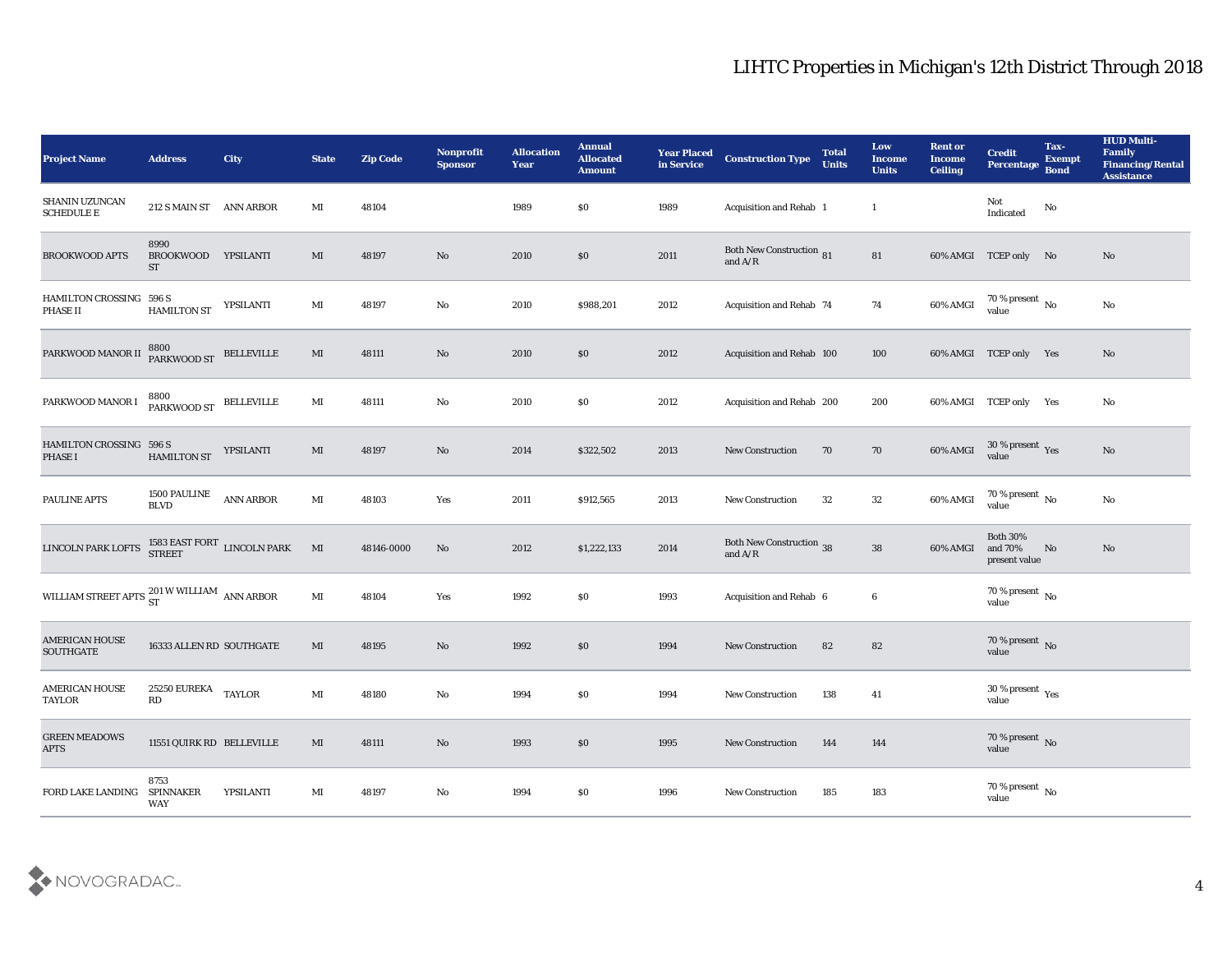| <b>Project Name</b>                                            | <b>Address</b>                                      | City              | <b>State</b> | Zip Code   | Nonprofit<br><b>Sponsor</b> | <b>Allocation</b><br>Year | <b>Annual</b><br><b>Allocated</b><br><b>Amount</b> | <b>Year Placed</b><br>in Service | <b>Construction Type</b>         | <b>Total</b><br><b>Units</b> | Low<br><b>Income</b><br><b>Units</b> | <b>Rent or</b><br><b>Income</b><br><b>Ceiling</b> | <b>Credit</b><br>Percentage Bond            | Tax-<br><b>Exempt</b> | <b>HUD Multi-</b><br>Family<br><b>Financing/Rental</b><br><b>Assistance</b> |
|----------------------------------------------------------------|-----------------------------------------------------|-------------------|--------------|------------|-----------------------------|---------------------------|----------------------------------------------------|----------------------------------|----------------------------------|------------------------------|--------------------------------------|---------------------------------------------------|---------------------------------------------|-----------------------|-----------------------------------------------------------------------------|
| <b>COLUMBIA COURT</b><br><b>APARTMENTS</b>                     | <b>275 WEST</b><br><b>COLUMBIA</b><br><b>AVENUE</b> | <b>BELLEVILLE</b> | MI           | 48111-0000 | No                          | 2014                      | \$428,392                                          | 2015                             | Acquisition and Rehab 108        |                              | 107                                  | 60% AMGI                                          | <b>Both 30%</b><br>and 70%<br>present value | Yes                   | No                                                                          |
| <b>MAPLE TOWER</b>                                             | 727 MILLER                                          | <b>ANN ARBOR</b>  | MI           | 48103-0000 | No                          | 2013                      | \$1,338,699                                        | 2015                             | Acquisition and Rehab 135        |                              | 135                                  | 60% AMGI                                          | <b>Both 30%</b><br>and 70%<br>present value |                       | $\mathbf{N}\mathbf{o}$                                                      |
| <b>RIVER RUN</b>                                               | 106 PACKARD                                         | <b>ANN ARBOR</b>  | MI           | 48104      | No                          | 2013                      | \$1,006,185                                        | 2015                             | <b>Acquisition and Rehab 116</b> |                              | 116                                  | 60% AMGI                                          | <b>Both 30%</b><br>and 70%<br>present value |                       | $\rm \bf No$                                                                |
| <b>ARBORDALE</b><br><b>REHABILITATION</b><br><b>APARTMENTS</b> | 1010<br><b>ARBORDALE</b>                            | <b>ANN ARBOR</b>  | MI           | 48103-0000 | Yes                         | 2015                      | \$298,833                                          | 2016                             | <b>Acquisition and Rehab 39</b>  |                              | 39                                   | 60% AMGI                                          | <b>Both 30%</b><br>and 70%<br>present value |                       | $\rm \bf No$                                                                |
| <b>CITY HALL ARTIST</b><br><b>LOFTS</b>                        | 13615<br><b>MICHIGAN</b><br><b>AVENUE</b>           | <b>DEARBORN</b>   | MI           | 48126-0000 | No                          | 2014                      | \$792,101                                          | 2016                             | Acquisition and Rehab 53         |                              | 53                                   | 60% AMGI                                          | <b>Both 30%</b><br>and 70%<br>present value |                       | No                                                                          |
| PARKWAY MEADOWS                                                | 2575<br>SANDALWOOD ANN ARBOR<br><b>CIRCLE</b>       |                   | MI           | 48105-0000 | No                          | 2017                      | \$838,044                                          | 2016                             | Acquisition and Rehab 350        |                              | 350                                  | 60% AMGI                                          | 30 % present<br>value                       |                       | Yes                                                                         |
| <b>STRONG HOUSING</b>                                          | <b>118 S. GROVE</b>                                 | YPSILANTI         | MI           | 48197-0000 | No                          | 2014                      | \$1,499,850                                        | 2016                             | Acquisition and Rehab 112        |                              | 112                                  | 60% AMGI                                          | 70 % present<br>value                       |                       | No                                                                          |
| <b>CLARK EAST TOWERS</b>                                       | <b>1550 EAST</b><br><b>CLARK ROAD</b>               | YPSILANTI         | MI           | 48198-0000 | Yes                         | 2015                      | \$1,190,883                                        | 2017                             | Acquisition and Rehab 200        |                              | 199                                  | 60% AMGI                                          | 70 % present<br>value                       |                       | Yes                                                                         |
| CRANBROOK TOWER AI NORTHBROOK ANN ARBOR                        | 2901<br><b>PLACE</b>                                |                   | $\mathbf{M}$ | 48103-0000 | No                          | 2016                      | \$681,055                                          | 2017                             | Acquisition and Rehab 202        |                              | 202                                  | 60% AMGI                                          | 30 % present<br>value                       |                       | No                                                                          |
| NEW PARKRIDGE HOMI ARMSTRONG                                   | 602<br><b>DRIVE</b>                                 | YPSILANTI         | MI           | 48197-0000 | No                          | 2015                      | \$1,466,833                                        | 2017                             | <b>New Construction</b>          | 86                           | 86                                   | 60% AMGI                                          | 70 % present<br>value                       |                       | $\rm \bf No$                                                                |
| <b>WEST ARBOR</b>                                              | 701 N. MAPLE                                        | <b>ANN ARBOR</b>  | MI           | 48103-0000 | No                          | 2015                      | \$886,000                                          | 2017                             | <b>New Construction</b>          | 46                           | 46                                   | 60% AMGI                                          | 70 % present<br>value                       |                       | $\rm \bf No$                                                                |
|                                                                |                                                     |                   |              |            |                             |                           |                                                    |                                  |                                  |                              |                                      |                                                   |                                             |                       |                                                                             |

63 Projects Reported \$16,767,399 6,314 5,725